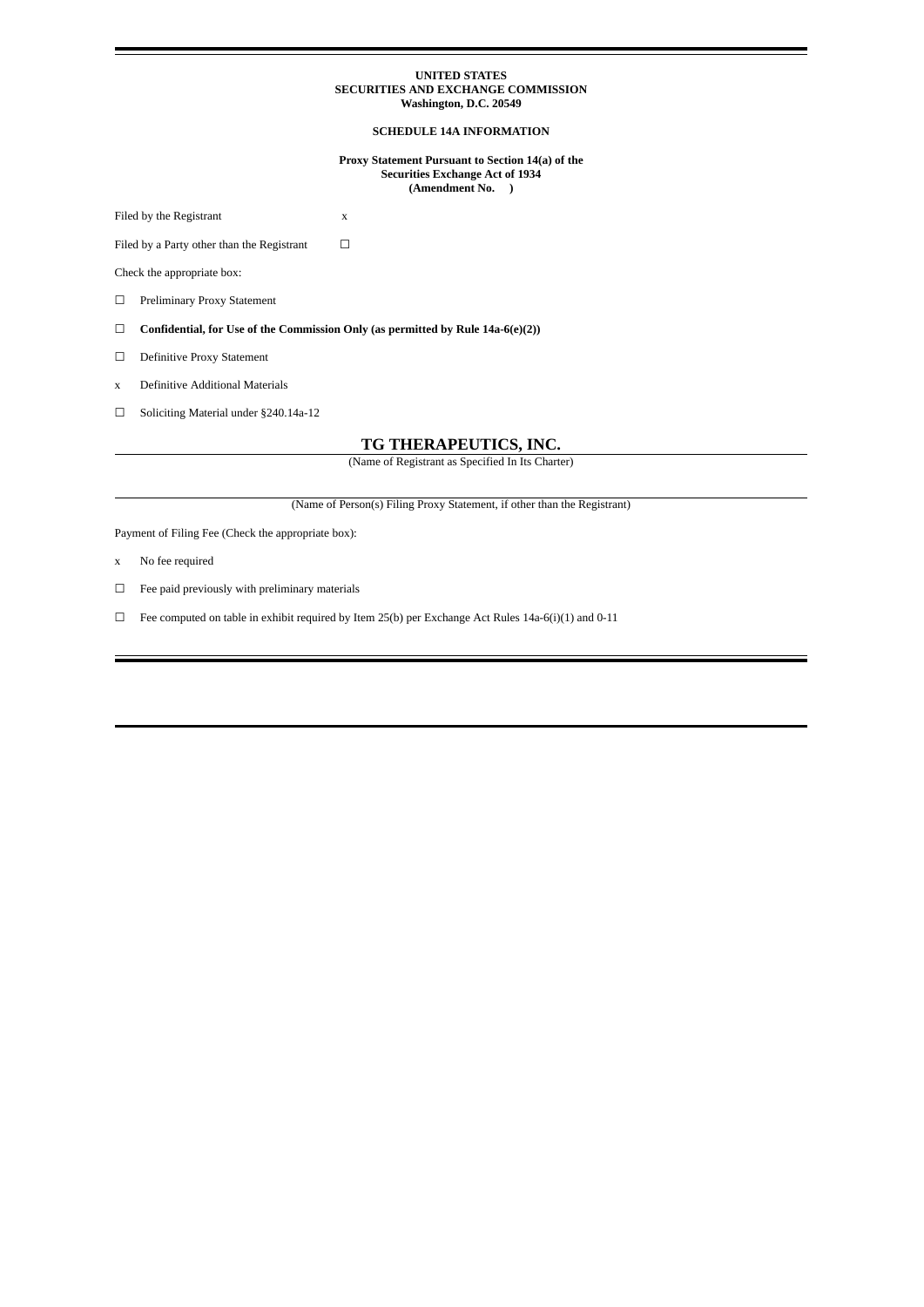

## TG THERAPEUTICS, INC.

2022 Annual Meeting Vote by June 15, 2022 11:59 PM ET



## You invested in TG THERAPEUTICS, INC. and it's time to vote!

You have the right to vote on proposals being presented at the Annual Meeting. This is an important notice regarding the availability of proxy material for the stockholder meeting to be held on June 16, 2022.

# Get informed before you vote

View the Notice & Proxy Statement, and Annual Report on Form 10-K online OR you can receive a free paper or email copy of the material(s) by requesting prior to June 02, 2022. If you would like to request a copy of the material(s) for this and/or future stockholder meetings, you may (1) visit www.ProxyVote.com, (2) call 1-800-579-1639 or (3) send an email to sendmaterial@proxyvote.com. If sending an email, please include your control number (indicated below) in the subject line. Unless requested, you will not otherwise receive a paper or email copy.



\*Please check the meeting materials for any special requirements for meeting attendance.

TG THERAPEUTICS.INC Garneway<br>h Floor<br>ew York, NY 10014